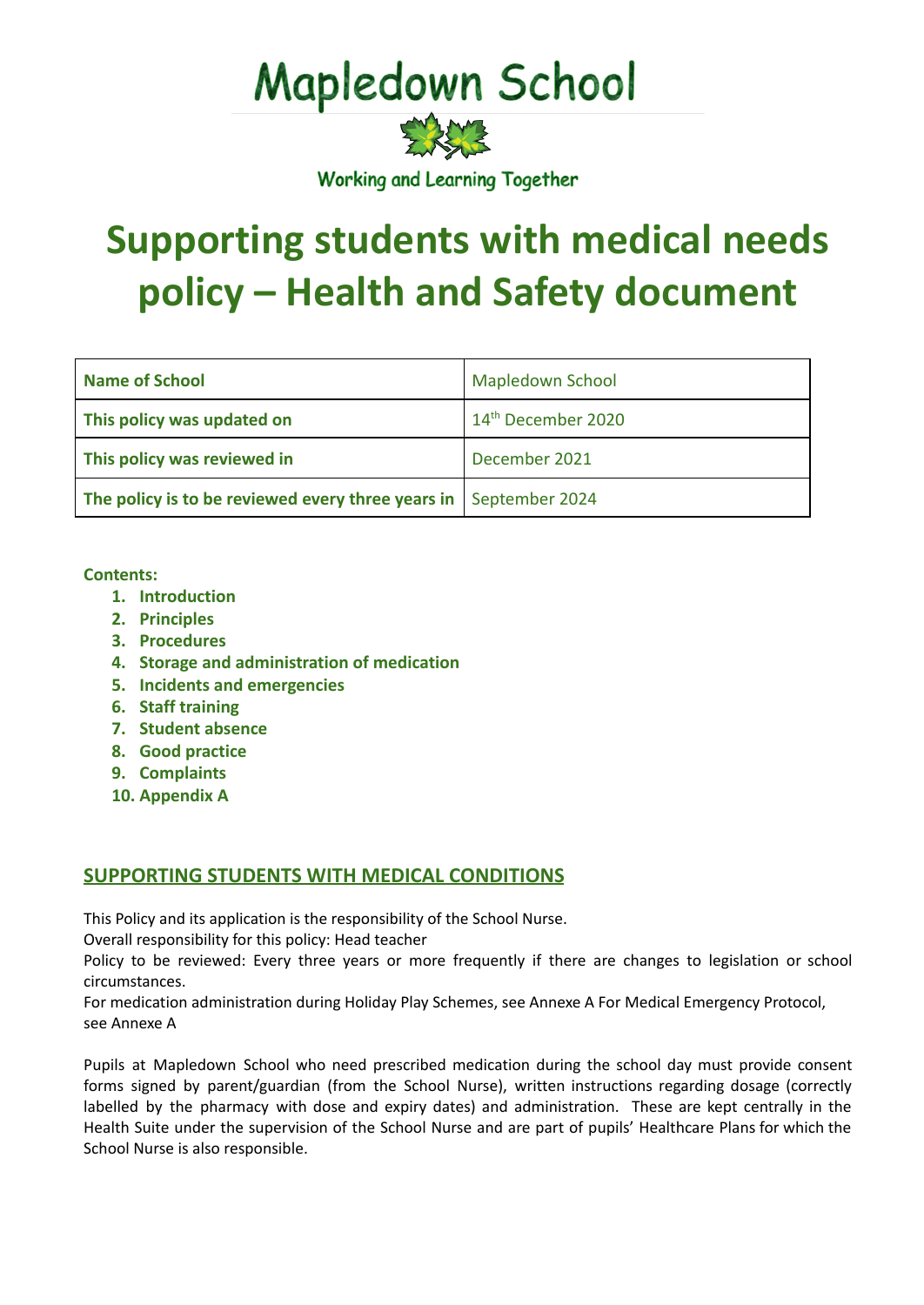# **1. Introduction**

At Mapledown we believe that every child has the right to have an education. We therefore are an inclusive school who finds ways to enable students with complex medical needs to attend school. It is the school's intention to enable access to all students regardless of their medical needs and joint working with health professionals enables us to welcome pupils with even the most complex medical needs.

This policy outlines the procedures adopted at Mapledown to ensure that all students are able to attend school safely and with the least disruption to their education as is possible. The procedures outlined in this policy ensure the safety and wellbeing of the pupils and staff. It is written in conjunction with the Health Service representatives at the School and the Community Paediatrician and takes into act guidance from the DFE "Supporting pupils with medical conditions" (April 2014 DfE). The policy is available to all staff, Governors and parents/carers.

# **2. Principles**

This policy supports safe handling, managing and dosing of medicine for Mapledown School pupils, educated on our main site and on our @Copthall site.

- **●** The safety and wellbeing of all students is paramount.
- It is the responsibility of parents/carers to ensure their child has appropriate medication on site at all times and the School Nurse will liaise to ensure stocks are in place and in date.
- Medication is correctly administered at the required times throughout the day.
- Medication that can be given at home e.g. once daily medicines should be given at home not in school unless there is a clinical indication this is necessary.
- Any changes to medication e.g. dose, times, route must be communicated to the school nurse. For example if a medication is increased, inform the school nurse. GPs and consultants do not always inform us.
- **●** All medication will be administered by the school nursing team whenever possible. In their rare absence, or for pupils educated at our Copthall site, a member of the class team will administer, with parental consent.
- **●** All medical procedures will be carried out by the school nurses where possible.
- The School Nurse must be informed of any pupils going off site (school trips) so that times of medications can be worked around and parents informed.
- Midazolam/Epipen and all emergency medications should be taken on all school trips and a trained member of staff must be present on the trips.
- Any emergency medication given on trips should be communicated to the school nurse and parents
- The School Nurse keeps records on all medications administered.
- During school holiday playschemes when a nurse is inaccessible, parents will need to complete consent forms to enable staff to administer medications following the school's protocol.
- **●** The administration of medicines and medical procedures is voluntary by all other school staff.
- **●** The administration of medication or the carrying out of medical procedures by staff other than school nurses will be agreed where necessary.
- **●** A second willing member of staff should, whenever possible, be present to witness the procedure when medication is administered by staff other than the school nurse.
- **●** Staff agreeing to administer medication or to carry out medical procedures will receive appropriate training.
- **●** The school nurse will provide Healthcare Plans for all pupils requiring one.
- **●** The decision as to whether a pupil requires other medication will be made and administered by the school nurse.
- Routine medication will be stored in the health suite. At our Copthall provision, medication will be kept in a locked medicine cabinet located in the classrooms. Anti-Convulsions to be used in the event of a seizure will be stored in cabinets in each classroom on the main site. All medication will be stored in the original container and labelled with the original label. It will be kept in a locked cabinet unless it requires refrigeration, in which case it will be stored in classrooms' fridges.
- **●** Confidentiality and dignity of the pupil and family must be respected
- These principles will enable pupils to attend school and prevent them from missing school activities.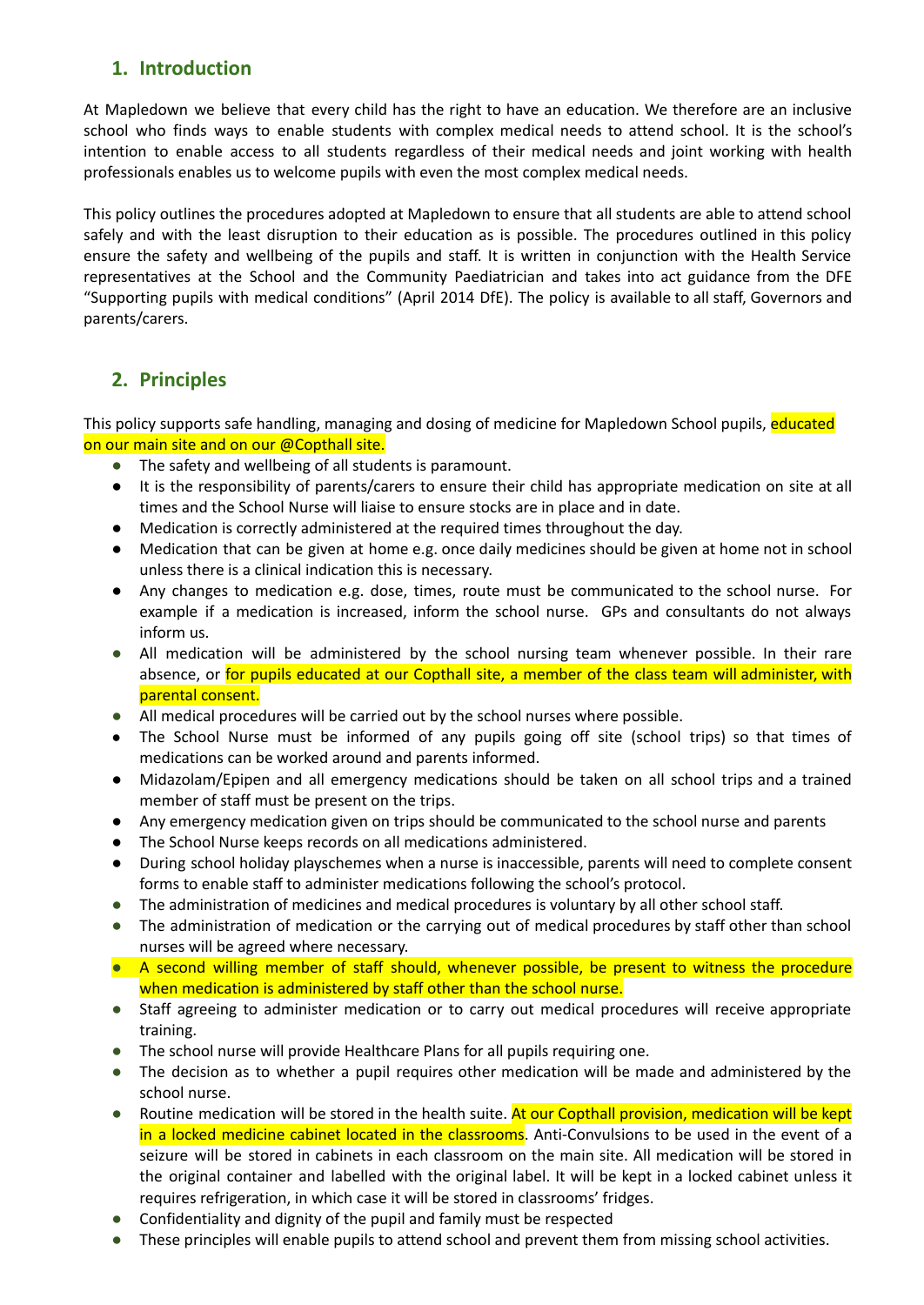### **3. Procedures**

When the school is made aware that a student has a medical condition, the Headteacher or Deputy Head will notify the school nurse. If there are confidentiality issues raised, designated individuals that are to be entrusted with information will be notified.

If the school is made aware that a new student who has not yet started school has a medical condition, information from health professionals should be gathered and shared with the headteacher.

The School Nurse is responsible for calls to families regarding pupil illness at school and must be consulted if a pupil is considered unwell by staff. In the event that students come in with obvious symptoms of infection and the nurse is not there, the Senior Leadership Team must be consulted.

Parents/carers complete a Pupil Profile and medication consent forms at the beginning of the school year and more frequently as required to apprise the school of medications their child is taking and whether or not they give permission for paracetamol to be administered by the School Nurse, who will decide in all cases whether or not the child should take it. Staff based at Copthall will also liaise with the school nursing team if a pupil requires paracetamol. It is the parental responsibility to inform the School Nurse of any changes to medication regimen as soon as possible. For new students, or students returning after a hospital admission, professionals at a school entry meeting should include a school nurse, prospective or current class teacher, prospective or current Learning Zone lead and if available therapists who will have contact with the student on admittance. This meeting will be used to assess the risks to the pupil attending school. A risk assessment must be completed and shared with the headteacher. There may be actions resulting from this meeting which may need to be completed before the student can attend. The expectation will be that once the risk factors have been reduced the student will be able to attend school.

Relevant staff are trained and deemed competent by the School Nurse/other appropriate Health Official to administer Buccal Midazolam, use Epipens, nebulisers, inhalers, undertake oral suctioning and manage catheters, tracheostomies and PEG feeds. The school nurse must be informed as soon as it is known a pupil with a health need will be offered a place on school roll.

Routine prescribed medications are kept in a locked cupboard in the Health Suite. Emergency medication stored in classrooms during the day must be kept locked away.

## **4. Storage and administration of medication**

All medication that is transported to and from school on the bus is taken to the Health suite daily.

All medication must be clearly labelled with the pupil's name and the required doses as prescribed by the pharmacist or doctor. It must be in the original bottle and not transferred to a syringe or any other container.

School nurses and the office staff must register receipt to record medication transfer.

The school nurse is responsible for administering regular medication. The school nurse is responsible for carrying out routine medical procedures.

The school nurse is responsible for ensuring that there is a safe system for administration of medication in place. This will include procedures for checking doses. Sheets for recording who has given medication and gastro feeds will be prepared in liaison with the School nurse and dietician. These will be recorded on by the class staff.

If a pupil is receiving antibiotics or other temporary medication it is the responsibility of the school nurse to administer the medication in consultation with the parents, except in our Copthall provision where a classteacher and a trained member of staff will administer, with consent from parents and permission from the school nurse.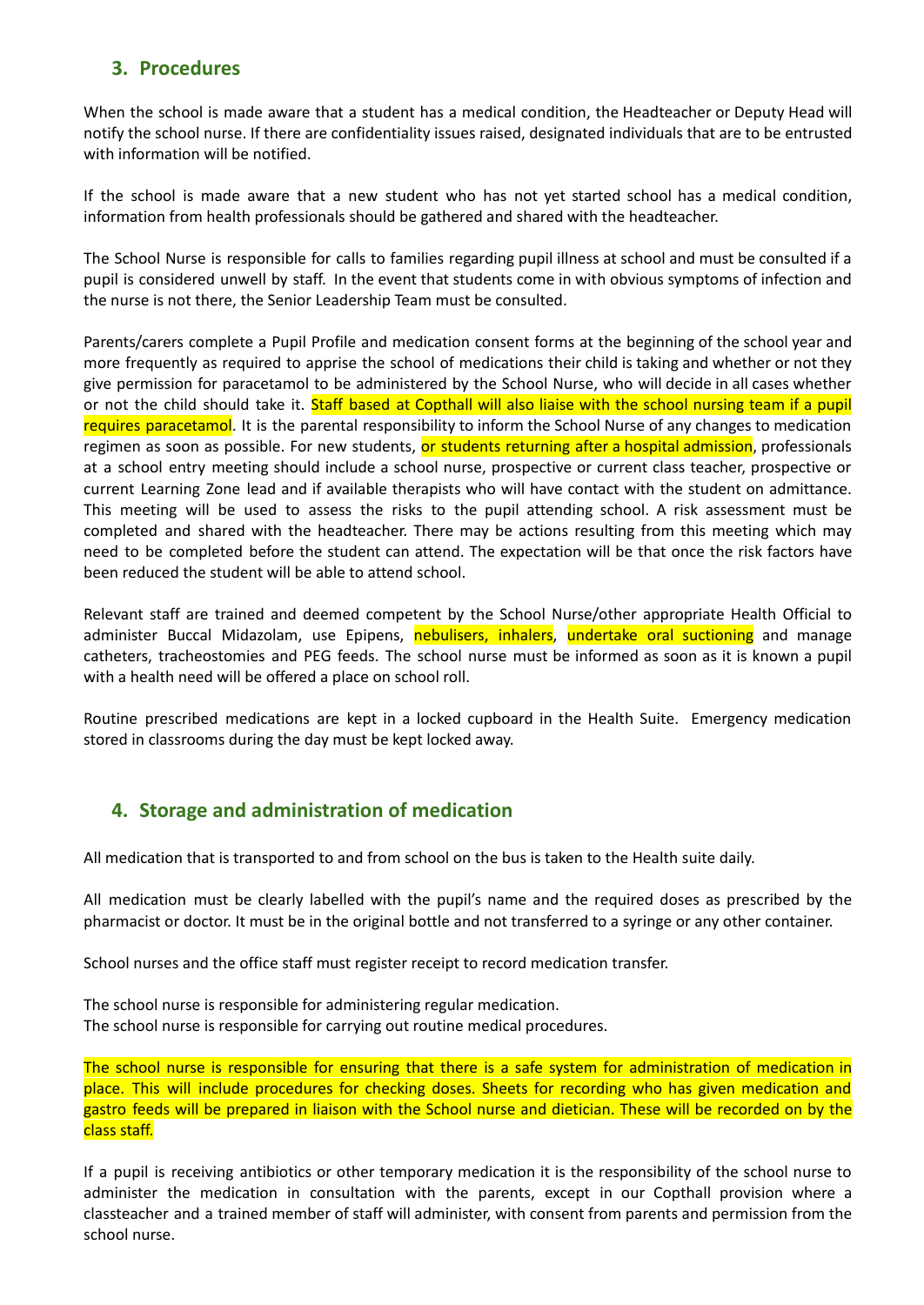All pupils have equal opportunities to the curriculum offered at Mapledown, including offsite visits and placements, and therefore it is sometimes necessary for school staff other than the school nurses to administer medication.

School staff will only be asked to administer medication, including midazolam, by means of a gastrostomy or naso-gastric tube if all below is satisfied:

- 1. the nurses are unavailable,
- 2. there is parental consent
- 3. they have received appropriate training from the school nurse or another medically trained person,

4. they feel competent in giving the medication or carrying out the medical procedure after they have received appropriate training,

5. they are willing to do so.

All parents/carers will be required to sign a consent form giving permission for medication, including midazolam, to be administered by the school nurse or a member of School staff. This form will be circulated. Medical training for new staff and new procedures for staff will be provided by the school nurse as well as all refresher training. Where necessary training will be specific to individual pupils. Training will be provided during school time.

The school nurse will keep a record of all medication required by pupils. Parents/carer will notify the school nurses of any changes to the medication. Medication required if a pupil is off the school premises will be kept in a locked cupboard in their classroom. When a pupil is participating in an educational visit, an integration placement or attending college, it may be necessary for them to travel with one member of staff. This may occur after parents have signed consenting to this arrangement.

Before the administration of any medication or the carrying out of any medical procedures, staff should be confident with those procedures. If procedures are adhered to, the member of staff will not be held responsible for any accident or mistake in the administration of medication or the medical procedure. School staff will not be asked to give enemas, pessaries or suppositories. Changing a tracheostomy requires specific training. Some staff may be trained in this procedure, however generally this operation should be carried out by the school nurse or other agencies where possible.

Gastrostomy Pumps and naso-gastric tubes can be operated safely by all trained staff in school. Diabetes management can also be led by trained school staff.

The dressing of wounds and skin conditions will be administered by the school nurse.

Creams and lotions will not be applied unless prescribed and/or supplied by the parent. These should be named and only used for that individual. This includes sun cream.

#### **5. Incidents and emergencies**

In order to be as efficient as possible and to minimise disruption if a medical emergency occurs the following procedures must be adhered to:

- 1. If the emergency cord has been pulled all available trained staff to offer assistance.
- 2. Once the nurse and staff who work in the student's class have arrived, please return to class, unless asked to do otherwise.
- 3. The healthcare plan must be adhered to.
- 4. If the nurse is on site, she will take charge of the situation. She will assess the situation, direct staff as necessary and decide when to inform parents/dial 999. She will ensure the office and SLT are aware of the situation.
- 5. If no nurse is on site, a first aider (ideally someone from the student's class or who is familiar with them and their healthcare plan) will take responsibility for the situation. They should liaise with any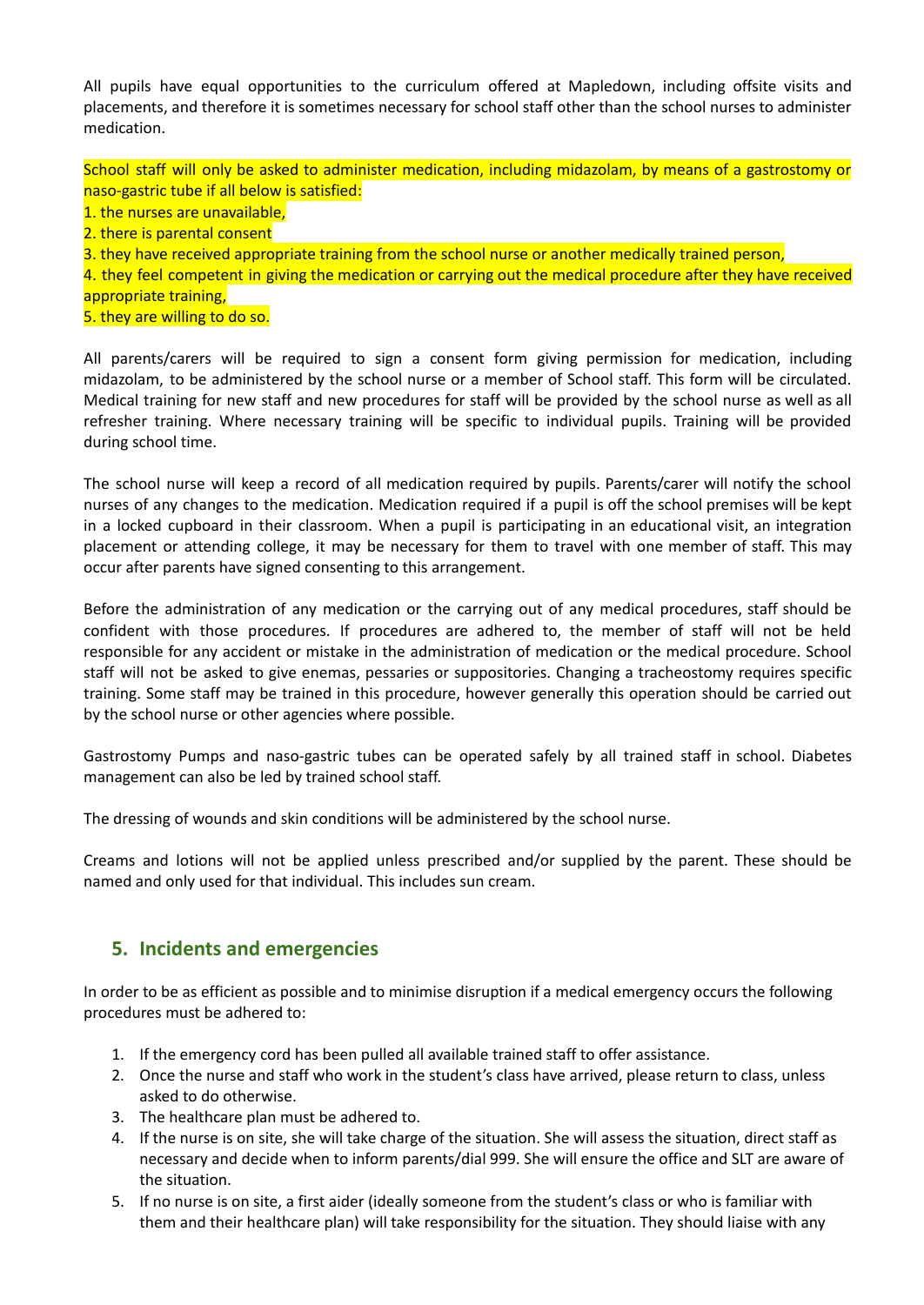available member of the SLT who will support as much as necessary but may not be first aiders. The first aider should ensure the office is informed and arrange for parents to be notified.

- 6. Anyone making a 999 call should use a mobile phone and be with the student in order to accurately answer the questions asked by the emergency services. They should remain with the student until the paramedic/ambulance arrives and they are responsible for handing information over to the emergency services.
- 7. The front office will notify parents/carers.

#### **6. Healthcare plans**

The school nursing team is responsible for the production and development of healthcare plans. The headteacher, school nurse and parents must sign the healthcare plan to indicate their compliance with the plan. Healthcare plans should be reviewed at least annually or more frequently if there are any changes to the pupils' health or how their health is managed. Healthcare plans should be linked to Education health and care plans. The plan should show: the medical condition, triggers, signs, symptoms and treatments, the students' resulting needs including medication (dose, side effects and storage), other treatments, time, facilities, equipment, testing, access to food and drink where this is used to manage their condition, and environmental issues.

#### **7. Staff training**

Staff receive regular onsite training and supervision from the nursing team. The nursing team may also deliver bespoke training to class groups and the whole school. Specific training is targeted to the classes whose students have specific medical needs.

Training is reviewed annually. Information regarding protective clothing or equipment will be included in the training and will be provided by the school. Training will be provided and reviewed on an annual basis and at staff's request. Training will also be provided in all new staff Induction packages.

Basic training and instructions will include:

- Policy on administration of medicines
- **●** Tasks that staff should not undertake
- **●** Understanding labels and other instructions
- **●** Administration methods
- **●** Infection control measures before and after administration
- **●** Side effects of and adverse reactions to medicines and medical procedures and details on reporting these.
- **●** What to do if there is a failure to administer
- **●** How and when to contact the school nurse
- **●** Safe storage of medicines
- **●** Disposal of waste materials
- **●** Awareness of policies on infectious diseases
- **●** Awareness of policy on admitting children with or recovering from illness/diseases etc.
- **●** What to do if there is a drug error and how to report this error
- **●** Records of all medical training are kept by the CPD co-ordinator.

#### **8. Student absence**

A number of our students require hospital treatment which can affect their attendance at school.

● To reduce this disruption, we have worked closely with health colleagues to ensure many clinics are held on site, this will then reduce the pupils to leave school to attend appointments.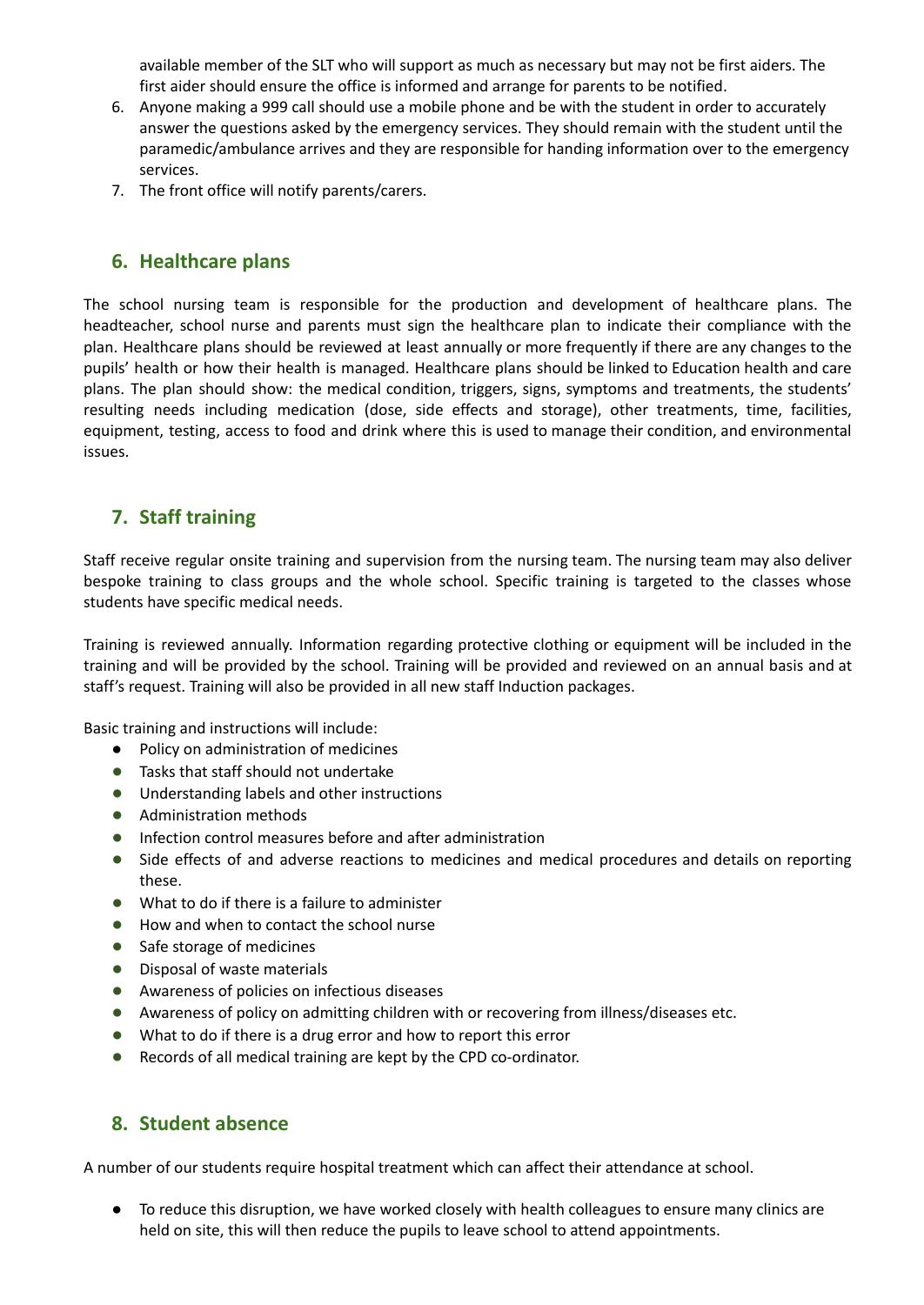- We hold regular dietician clinics, wheelchair clinics, paediatrician clinics, epilepsy clinics. Pupils who have long stays in hospital are supported by the hospital teachers
- If a pupil is absent for long periods, the Headteacher is made aware by the class teacher and a referral to the Home School team, funded by the LA, can be made.

#### **9. Good practice**

This policy is accessible to all parents. It is published on our website [www.mapledownschool.co.uk](http://www.mapledownschool.co.uk) . A copy will be filed in the office and individual copies will be available on request.

#### **10. Complaints**

All stakeholders and pupils have the right to complain about any aspect of this policy and the implications of its delivery. Complaints regarding any aspect of supporting pupils with medical conditions should be made to the following senior staff: Sandra Chaaya - Headteacher office@Mapledown.barnet.sch.uk or by talking to them directly.